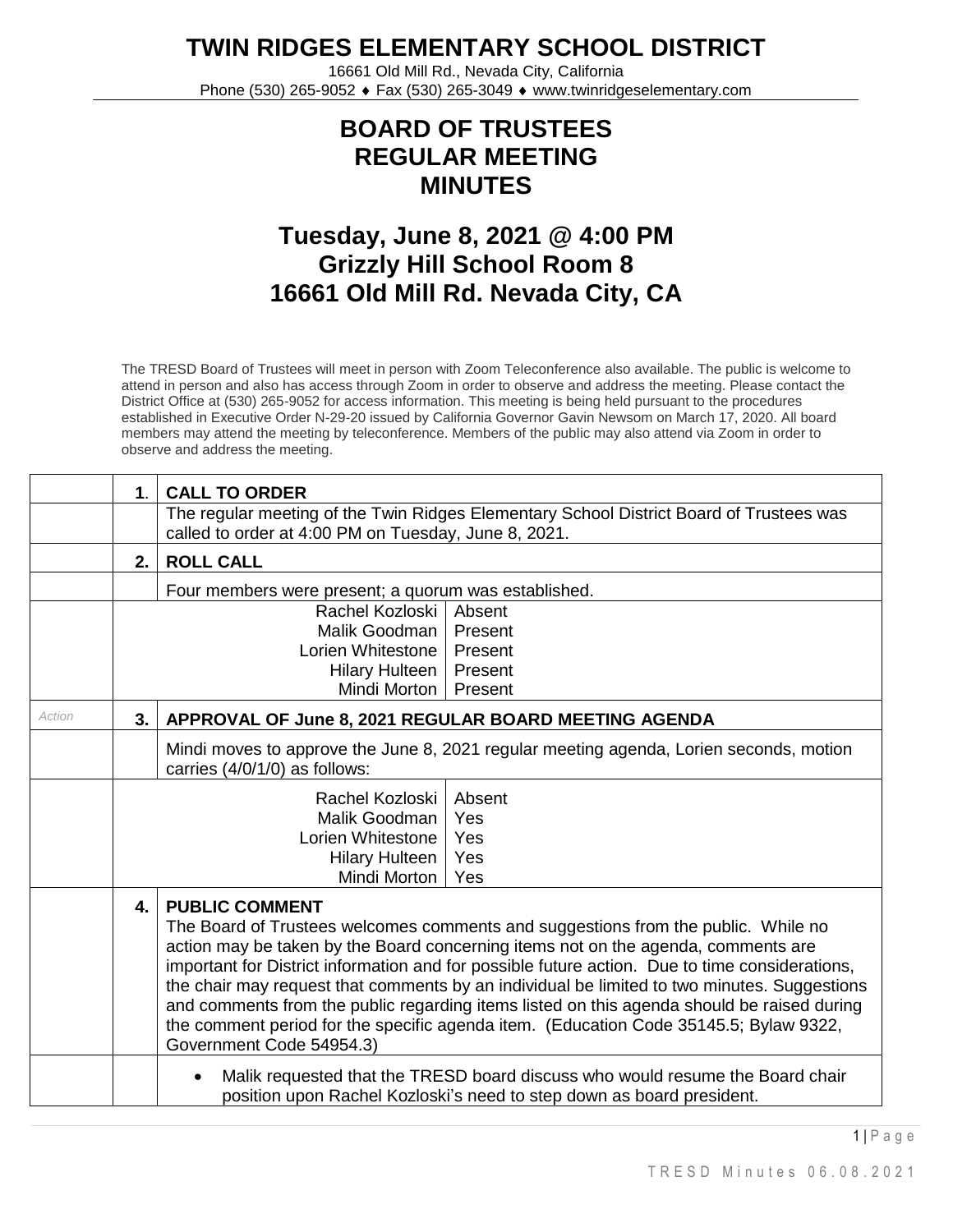|                            |                       | Sunshine will bring a resolution to the next board meeting to establish an associate<br>student body (ASB) special revenue fund. in the general ledger.                                                                                                                                 |  |  |  |  |  |  |
|----------------------------|-----------------------|-----------------------------------------------------------------------------------------------------------------------------------------------------------------------------------------------------------------------------------------------------------------------------------------|--|--|--|--|--|--|
| Action                     | 5.                    | <b>CONSENT ITEMS</b> These items are expected to be routine and non-controversial. The Board<br>will act upon them at one time without discussion. Any Board member, staff member or<br>interested party may request that an item be removed from the consent agenda for<br>discussion. |  |  |  |  |  |  |
|                            | А.                    | Approval of the May 25 <sup>th</sup> , 2021 Regular Board Meeting Minutes.                                                                                                                                                                                                              |  |  |  |  |  |  |
|                            | В.                    | Approval of the May 28 <sup>th</sup> , 2021 Special Board Meeting Minutes.                                                                                                                                                                                                              |  |  |  |  |  |  |
|                            | C.                    | Approval of the June 2021 Warrants.                                                                                                                                                                                                                                                     |  |  |  |  |  |  |
|                            |                       | Mindi moves to approve Consent Items 5A, 5B, and 5C as presented. Lorien seconds,<br>motion carries (4/0/1/0) as follows:                                                                                                                                                               |  |  |  |  |  |  |
|                            |                       | Absent<br>Rachel Kozloski                                                                                                                                                                                                                                                               |  |  |  |  |  |  |
|                            |                       | Malik Goodman<br>Yes<br>Lorien Whitestone<br>Yes                                                                                                                                                                                                                                        |  |  |  |  |  |  |
|                            |                       | Hilary Hulteen<br>Yes                                                                                                                                                                                                                                                                   |  |  |  |  |  |  |
|                            |                       | Mindi Morton  <br>Yes                                                                                                                                                                                                                                                                   |  |  |  |  |  |  |
|                            | <b>PUBLIC HEARING</b> |                                                                                                                                                                                                                                                                                         |  |  |  |  |  |  |
|                            | А.                    | 2021/2022 LCAP                                                                                                                                                                                                                                                                          |  |  |  |  |  |  |
|                            |                       | At 4:11pm, public hearing is officially open.                                                                                                                                                                                                                                           |  |  |  |  |  |  |
|                            |                       | No public comment.                                                                                                                                                                                                                                                                      |  |  |  |  |  |  |
|                            | В.                    | <b>Close Public Hearing-</b>                                                                                                                                                                                                                                                            |  |  |  |  |  |  |
|                            |                       | Public hearing closed at 4:13pm.                                                                                                                                                                                                                                                        |  |  |  |  |  |  |
|                            | 7.                    | <b>PUBLIC HEARING</b>                                                                                                                                                                                                                                                                   |  |  |  |  |  |  |
|                            | А.                    | 2021/2022 Adopted Budget                                                                                                                                                                                                                                                                |  |  |  |  |  |  |
|                            |                       | At 4:14pm, public hearing is officially open.                                                                                                                                                                                                                                           |  |  |  |  |  |  |
|                            |                       | No public comment.                                                                                                                                                                                                                                                                      |  |  |  |  |  |  |
|                            | В.                    | <b>Close Public Hearing</b>                                                                                                                                                                                                                                                             |  |  |  |  |  |  |
|                            |                       | Public hearing closed at 4:16pm.                                                                                                                                                                                                                                                        |  |  |  |  |  |  |
|                            | 8.                    | <b>REPORTS</b>                                                                                                                                                                                                                                                                          |  |  |  |  |  |  |
| Discussion/<br>Info.       | А.                    | Family Resource Center Report- Kristin Snell/Diana Pasquini.                                                                                                                                                                                                                            |  |  |  |  |  |  |
|                            |                       | Melissa and Kelly will be going to the Family Resource Center/Oak Tree Campus to meet<br>with Kristin, Diana, and Laura Harter from the county office.                                                                                                                                  |  |  |  |  |  |  |
| Discussion/<br>Info        | В.                    | Washington School Report - Rachel Kozloski                                                                                                                                                                                                                                              |  |  |  |  |  |  |
|                            |                       | We had one graduate this year. Lorien mentions that the school is 170 years old and the<br>longest continuing running school in CA.                                                                                                                                                     |  |  |  |  |  |  |
| Discussion/<br>Info        | C.                    | <b>Oak Tree Preschool-</b> Melissa Madigan/Pam Langley                                                                                                                                                                                                                                  |  |  |  |  |  |  |
|                            |                       | Pam was at the Cherry Festival and connected with more parents, adding more students to<br>the waitlist. Preschool is her passion and she loves engaging with the public.                                                                                                               |  |  |  |  |  |  |
| Discussion/<br><i>Info</i> | D.                    | <b>Board Report-Rachel Kozloski.</b>                                                                                                                                                                                                                                                    |  |  |  |  |  |  |
|                            |                       | Hilary thought the graduation was great and she appreciated the lineage of holding this event<br>at the school house. Mindi said four of the graduating students went to her preschool. An                                                                                              |  |  |  |  |  |  |

 $2 | P a g e$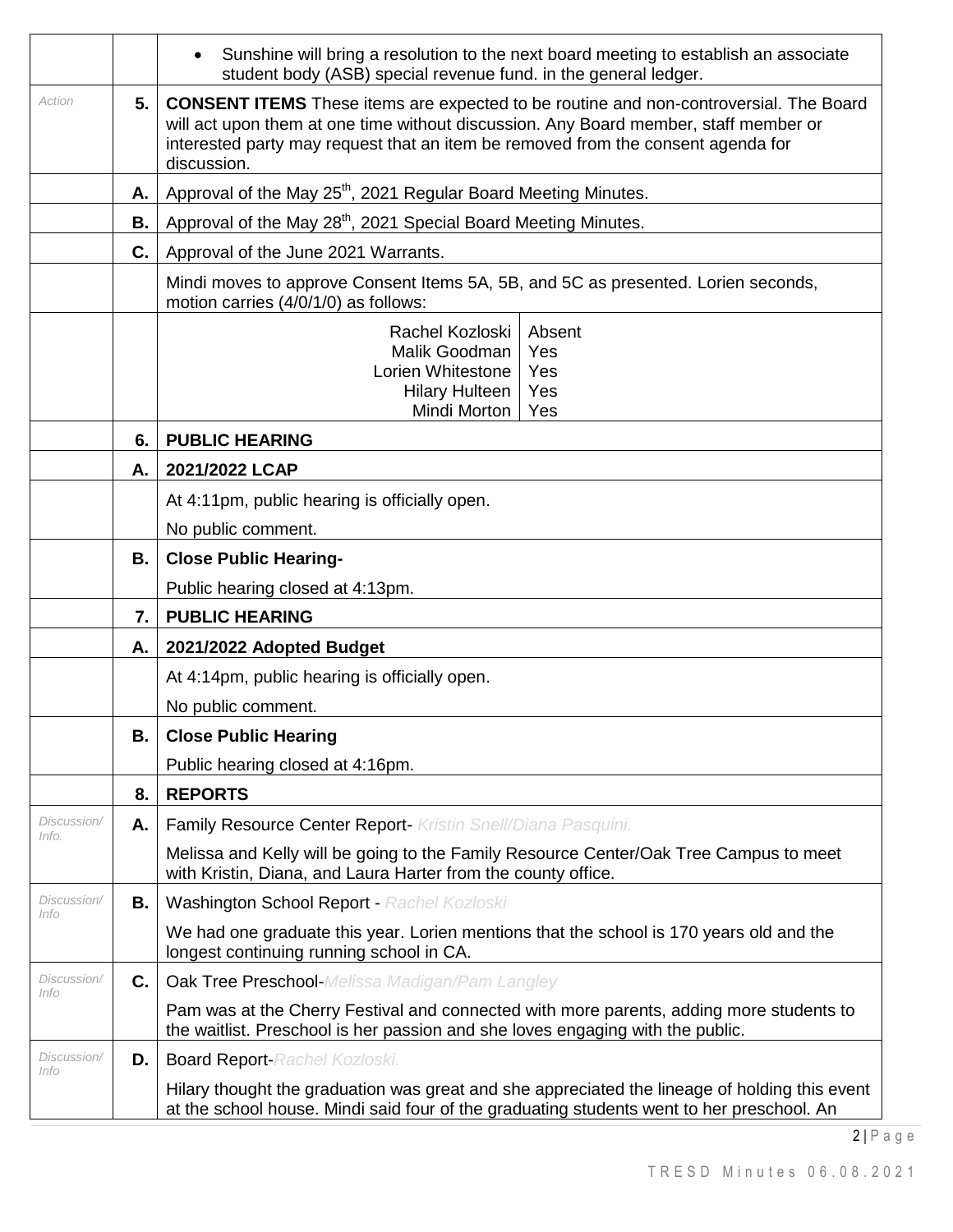|                          |                   |    | open house could potentially be at the Oak Tree Campus.                                                                                                                                                                                                                                                                                                                                                                                             |   |
|--------------------------|-------------------|----|-----------------------------------------------------------------------------------------------------------------------------------------------------------------------------------------------------------------------------------------------------------------------------------------------------------------------------------------------------------------------------------------------------------------------------------------------------|---|
|                          | 9.                |    | <b>DISCUSSION/ ACTION ITEMS</b>                                                                                                                                                                                                                                                                                                                                                                                                                     |   |
|                          | Discussion/Action |    | FIREWISE Inspection Report-JoAnne Fites-Kaufman                                                                                                                                                                                                                                                                                                                                                                                                     | B |
|                          |                   |    | JoAnne was not present at this meeting.                                                                                                                                                                                                                                                                                                                                                                                                             |   |
|                          |                   |    | This item to be tabled until a subsequent meeting. Malik would like the mine to know<br>about our evacuation plan in the event of a fire emergency. Freya will send out the<br>FIREWISE inspection report.                                                                                                                                                                                                                                          |   |
|                          |                   |    | The report reveals that there are major fire fuels around campus, it was suggested we<br>contact CAL FIRE to consult with them about how to reduce these major fuel sources.<br>The report further suggests that the campus is not an adequate shelter-in-place in the<br>event of a fire. After further discussion on the topic, the board asked Melissa to acquire<br>a satellite phone for communication purposes, in the event of an emergency. |   |
| Discussion/Action        |                   | В. | Expanded Learning Opportunity Special Education Professional Development Plan -<br>Mel Kelley.                                                                                                                                                                                                                                                                                                                                                      | 昏 |
|                          |                   |    | Mel Kelley presented a PowerPoint slideshow detailing training and engagement plan<br>for paraprofessionals/special-ed paraprofessionals. Her plan includes meeting once a<br>month for collaborating and dialogue among paraprofessional development as a group.                                                                                                                                                                                   |   |
| Discussion/Action        |                   | C. | Durham Transportation 2021/2022 School Year Update-Melissa Madigan                                                                                                                                                                                                                                                                                                                                                                                  |   |
|                          |                   |    | The bus has committed to Grizzly Hill and will be around \$65,000.                                                                                                                                                                                                                                                                                                                                                                                  | B |
| <b>Discussion/Action</b> |                   | D. | New Teacher Hires-Melissa Madigan                                                                                                                                                                                                                                                                                                                                                                                                                   |   |
|                          |                   |    | We welcome Adam Pearcy as our the new teacher hire for Washington School. Adam<br>brings with him a background in Spanish immersion, music, and organic gardening. He<br>shared that this district and Washington school in particular, is his target demographic<br>and dream position.                                                                                                                                                            |   |
| <b>Discussion/Action</b> |                   | Е. | <b>CALCARD for Pam Langley-Melissa Madigan</b>                                                                                                                                                                                                                                                                                                                                                                                                      |   |
|                          |                   |    | As Preschool Director, Pam Langley needs a CALCARD to carry out her duties.<br>Melissa is charged with signing her purchase orders and budget monitoring.                                                                                                                                                                                                                                                                                           |   |
|                          |                   |    | Mindi moves to approve a CALCARD for Pam Langley with a \$5,000 limit. Lorien<br>seconds, motion carries (4/0/1/0) as follows:                                                                                                                                                                                                                                                                                                                      |   |
|                          |                   |    | Rachel Kozloski<br>Absent<br>Malik Goodman<br>Yes<br>Lorien Whitestone<br>Yes<br><b>Hilary Hulteen</b><br>Yes<br>Mindi Morton<br>Yes                                                                                                                                                                                                                                                                                                                |   |
| Discussion/Action        |                   | F. | Board Policy Updates 9000s - Rachel Kozloski                                                                                                                                                                                                                                                                                                                                                                                                        |   |
|                          |                   |    | Revisit this item for the next board meeting in July.                                                                                                                                                                                                                                                                                                                                                                                               |   |
| Discussion/Action        |                   | G. | Williams Quarterly Uniform Complaint Summary (3 <sup>rd</sup> Quarter) -Rachel Kozloski                                                                                                                                                                                                                                                                                                                                                             |   |
|                          |                   |    | Nothing to report.                                                                                                                                                                                                                                                                                                                                                                                                                                  |   |
| Discussion/Action        |                   | Η. | Superintendent's Report -Melissa Madigan                                                                                                                                                                                                                                                                                                                                                                                                            |   |
|                          |                   |    | Melissa would like to have site council organized for this year. Mindi is interested in<br>joining site council.                                                                                                                                                                                                                                                                                                                                    |   |
|                          | 10.               |    | PUBLIC COMMENT ON CLOSED SESSION ITEMS                                                                                                                                                                                                                                                                                                                                                                                                              |   |
|                          |                   |    | No public comment on closed session items.                                                                                                                                                                                                                                                                                                                                                                                                          |   |